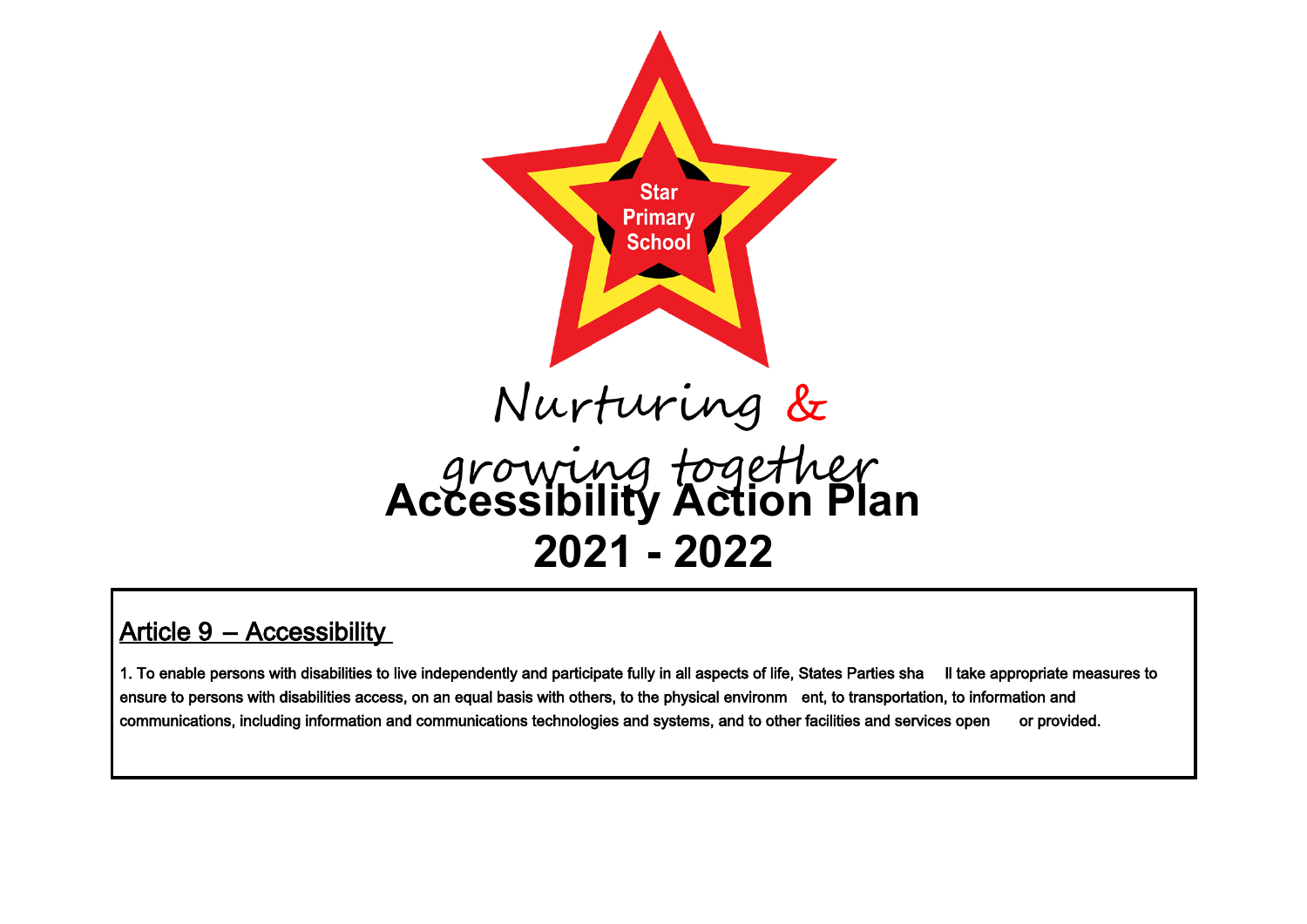

# **Identifying Barriers to Access: A Checklist**

This list should help you identify barriers to access that exist in schools. The list is not exhaustive. It is designed to encourage a flexible approach to the further questioning of the accessibility of your school.

### **Section 1: How does your school deliver the curriculum?**

| Question                                                                                                                                                                                                       | Yes | No |
|----------------------------------------------------------------------------------------------------------------------------------------------------------------------------------------------------------------|-----|----|
| Do you ensure that teachers and teaching assistants have the necessary training to teach and support disabled pupils?                                                                                          |     |    |
| Are your classrooms optimally organised for disabled pupils?                                                                                                                                                   |     |    |
| Do lessons provide opportunities for all pupils to achieve?                                                                                                                                                    |     |    |
| Are lessons responsive to pupil diversity?                                                                                                                                                                     |     |    |
| Do lessons involve work to be done by individuals, pairs, groups and the whole class?                                                                                                                          |     |    |
| Are all pupils encouraged to take part in music, drama and physical activities?                                                                                                                                |     |    |
| Do staff recognise and allow for the mental effort expended by some disable pupils, for example using lip reading?                                                                                             |     |    |
| Do staff recognise and allow for the additional time required by some disabled pupil to use equipment in practical work?                                                                                       |     |    |
| Do staff provide alternative ways of giving access to experience or understanding for disabled pupils who cannot engage in<br>particular activities, for example some forms of exercise in physical education? |     |    |
| Do you provide access to computer technology appropriate for students with disabilities?                                                                                                                       |     |    |
| Are school visits, including overseas visits, made accessible to all pupils irrespective of attainment or impairment?                                                                                          |     |    |
| Are there high expectations of all pupils?                                                                                                                                                                     |     |    |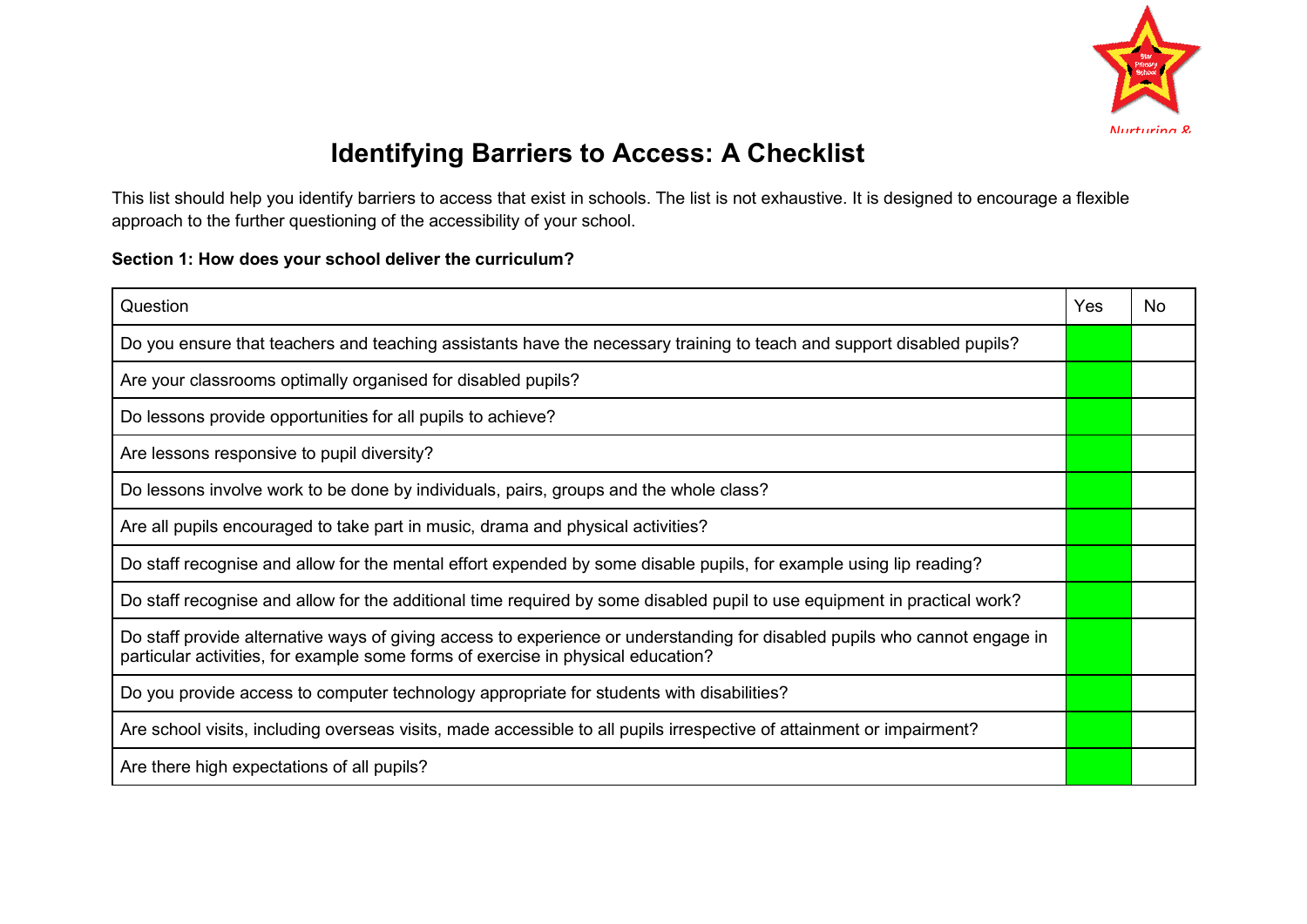

Do staff seek to remove all barriers to learning and participation?

## **Section 2: Is your school designed to meet the needs of all pupils?**

| Question                                                                                                                                                                                                                                                  | Yes | No. |
|-----------------------------------------------------------------------------------------------------------------------------------------------------------------------------------------------------------------------------------------------------------|-----|-----|
| Does the size and layout of areas – including all academic, sporting, play, social facilities, classrooms, the assembly hall,<br>canteen, library, gymnasium and outdoor sporting facilities, playgrounds and common rooms - allow access for all pupils? |     |     |
| Can pupils who use wheelchairs move around the school without experiencing barriers to access such as those caused by<br>doorways, steps and stairs, toilet facilities and showers?                                                                       |     |     |
| Are pathways of travel around the school site and parking arrangements safe, routes logical and well signed?                                                                                                                                              |     |     |
| Are emergency and evacuation systems set up to inform ALL pupils, including pupils with SEN and disability; including<br>alarms with both visual and auditory components?                                                                                 |     |     |
| Are non-visual guides used, to assist people to use buildings including lifts with tactile buttons?                                                                                                                                                       | NA  |     |
| Could any of the décor or signage be considered to be confusing or disorienting for disabled pupils with visual impairment,<br>autism or epilepsy?                                                                                                        |     |     |
| Are areas to which pupils should have access well lit?                                                                                                                                                                                                    |     |     |
| Are steps made to reduce background noise for hearing-impaired pupils such as considering a room's acoustics, noisy<br>equipment?                                                                                                                         |     |     |
| Is furniture and equipment selected, adjusted and located appropriately?                                                                                                                                                                                  |     |     |

**Section 3: How does your school deliver materials in other formats?**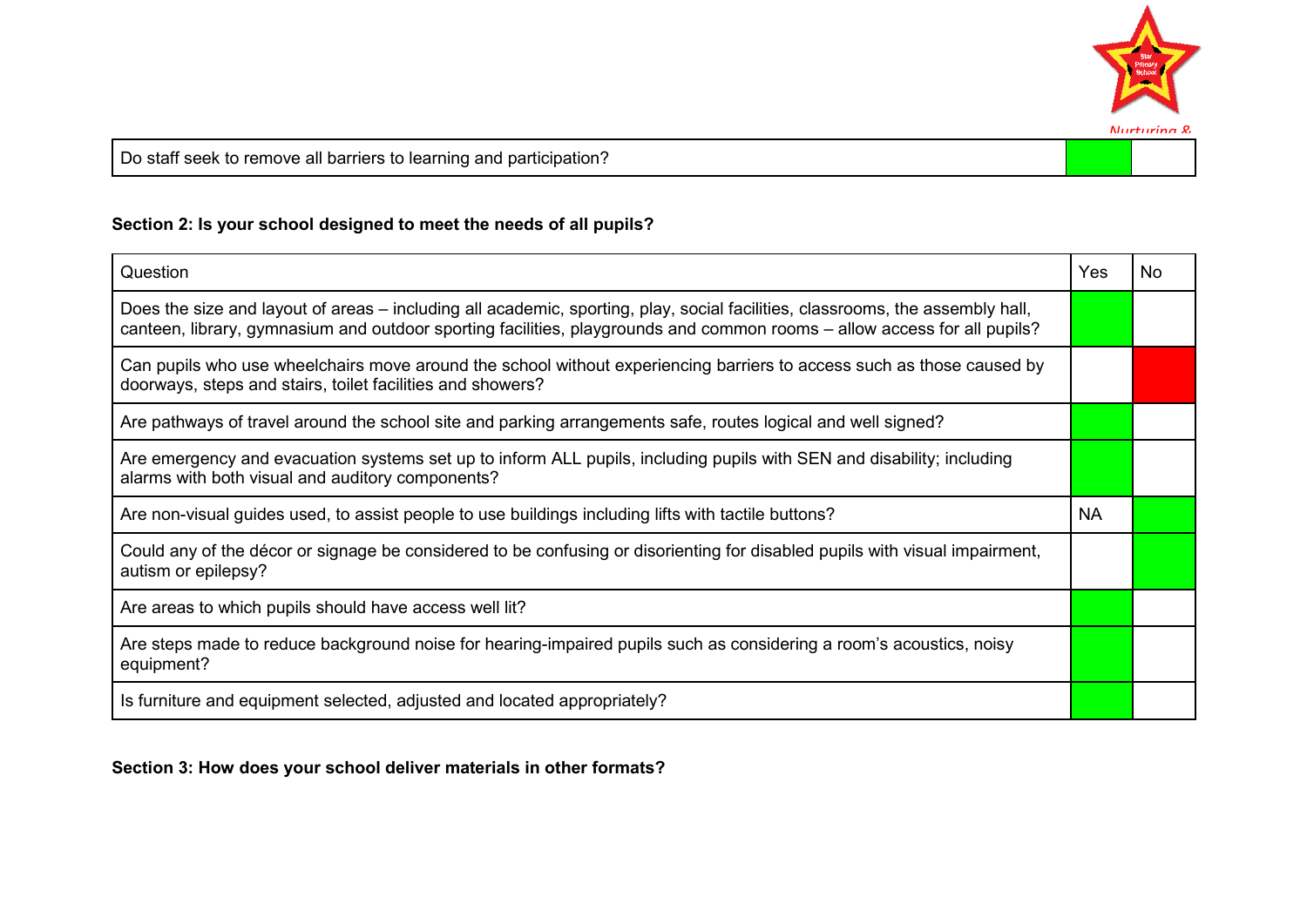

| Question                                                                                                                                                                                                 | Yes | Nο |
|----------------------------------------------------------------------------------------------------------------------------------------------------------------------------------------------------------|-----|----|
| Do you provide information in simple language, symbols, large print, on audiotape or in Braille for pupils and prospective pupils<br>who may have difficulty with standard forms of printed information? |     |    |
| Do you ensure that information is presented to groups in a way, which is user friendly for people with disabilities, e.g. by<br>reading aloud overhead projections and describing diagrams?              |     |    |
| Do you have the facilities such as ICT to produce written information in different formats?                                                                                                              |     |    |
| Do you ensure that staff are familiar with technology and practices developed to assist people with disabilities?                                                                                        |     |    |

School building on three floors with stairways. Suitable accommodations and accessibility made available for students who are able to climb stairs with adult support and use of handrail. Ramp available for pupil's to access toilets facilities.

# **Aims**

We are an inclusive school. We aim to treat all stakeholders, including pupils, prospective pupils, staff, governors and other members of the community favourably and, wherever possible, take reasonable steps to avoid placing anyone at a substantial disadvantage. We have audited our provision for disability access and made suitable plans in line with the 2010 Equality Act.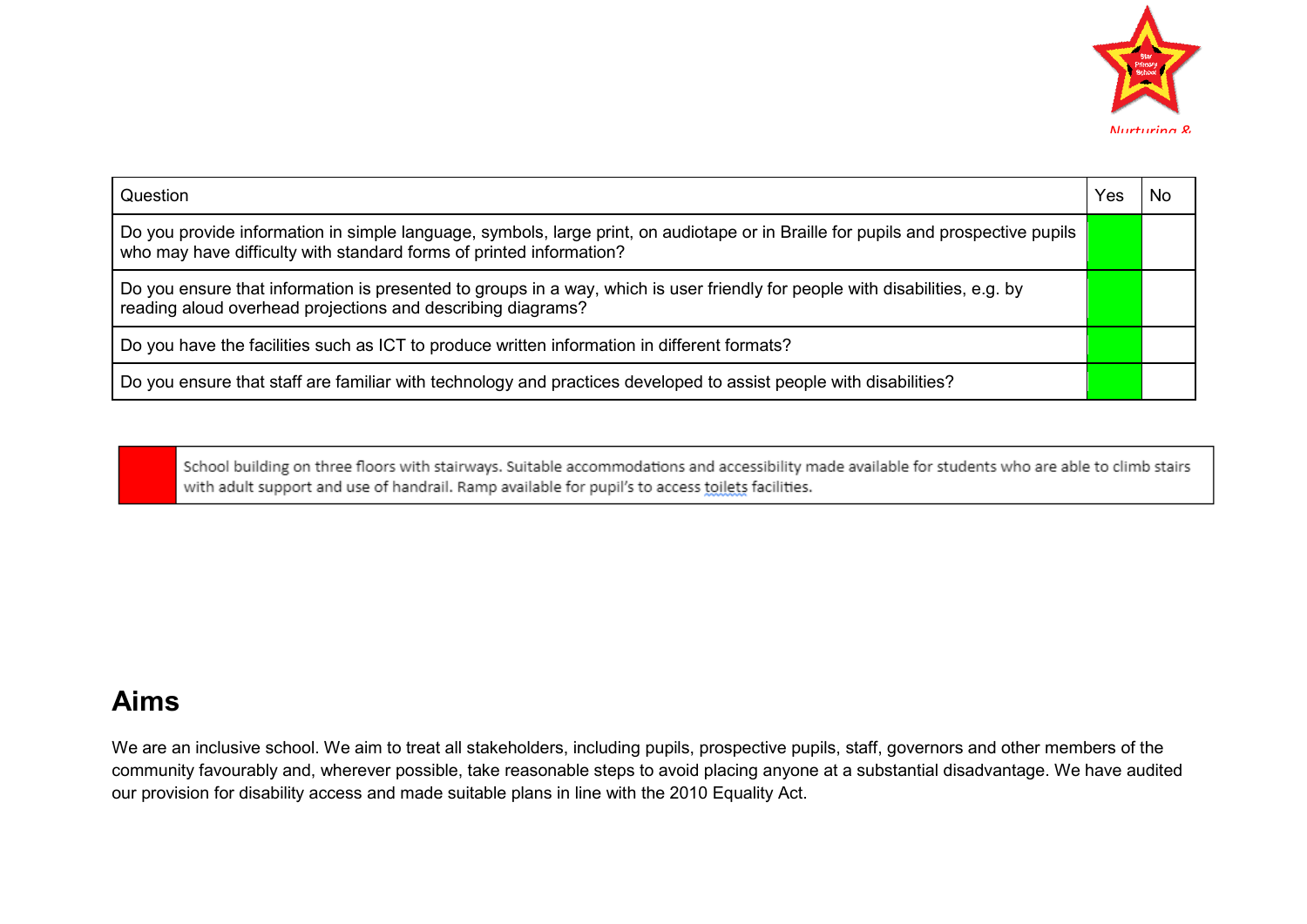

The purpose of this plan is to show how Star Primary School intends, over time, to increase the accessibility of our school for disabled pupils, parents and carers, staff and visitors to the school. This plan should be read in conjunction with our school's other policies and procedures. Our accessibility plans are designed to:

- $\star$  Increase the extent to which disabled pupils can participate in the curriculum
- ★ Improve the physical environment to enable disabled pupils to take advantage of education and school facilities and services
- $\star$  Improve the availability of accessible information to disabled pupils
- ★ Ensure disabled children or families are not at substantial disadvantage

With these aims in mind we are committed to staff training to enable them to be effective in the education of all pupils with disabilities; we are also equally committed to prioritising resources to enable all pupils to access the curriculum.

## **Baseline Audit**

**Curriculum:**

- ★ Information obtained on future pupils to facilitate advanced planning gathered by ensuring that a home visit is carried out to all future pupils as well as gathering information from previous placements – includes pupils entering the Foundation stage in Nursery or Reception.
- ★ Well established procedures for the identification and support of pupils with Special Educational Needs.
- ★ Detailed pupil information on SEN pupils given to relevant staff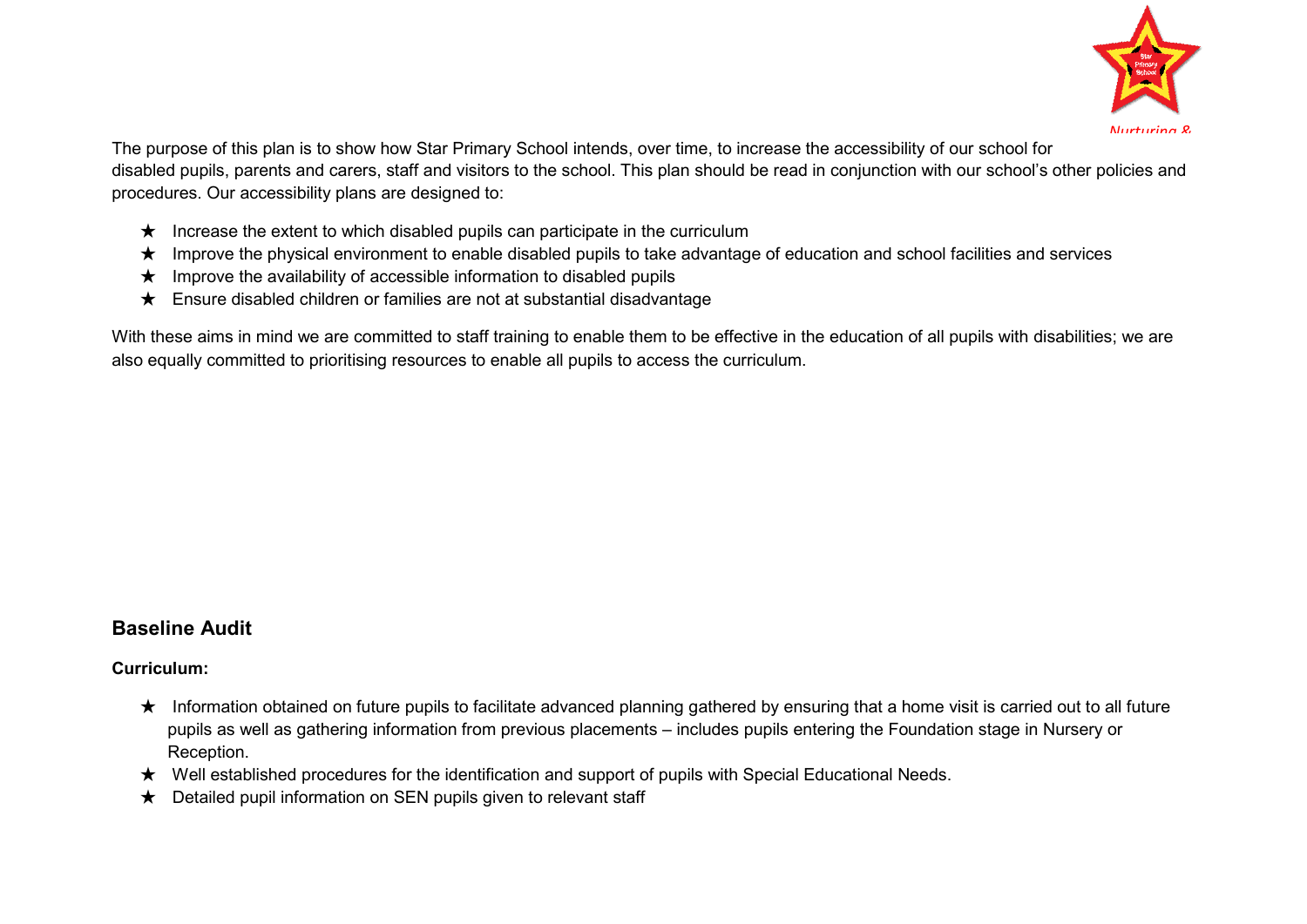

- $\star$  All SEN pupils have their own personalised learning plan and one page with pupils and parents involved in target setting
- ★ Termly whole school pupil progress meetings with class teacher and with information shared and discussed with SENCO and Head teacher.
- ★ Close working relationships with external agencies established |(e.g. EP, CAMHS, CNDS, LCIS, CAMHS, CFCS etc.)
- ★ Speech and Language groups run by trained staff and buy in Speech and language therapists
- $\star$  Gross Motor groups for coordination development.
- ★ SEND Friendly Classrooms with visual timetables
- ★ Widget Symbols across the school and Makaton signed environment
- ★ Ability to request specialist resources to support specific needs e.g. adapted chairs, writing slopes, pencil grips, coloured paper and overlays, ICT curriculum access resources
- ★ Specialist arrangements for assessments i.e. KS2 SATS (extra time applied for, use of scribe, large print papers if necessary).
- ★ Differentiated curriculum to enable all pupils to feel secure and make progress.
- ★ Learning Support Assistants and Teaching Assistants deployed to implement specific booster interventions, Life Skills and speech & language programmes.
- ★ Risk assessments are carried out for all school trips.
- $\star$  Individual risk assessments are put in place for pupils with a high level of need.
- $\star$  Toilet training.
- ★ Smaller table in the lunch hall or quieter space for children with additional needs around food

## **Physical Environment:**

- $\star$  Each playground is accessible for wheelchairs
- $\star$  Ramps allow access to the disabled toilet facility
- $\star$  Disabled toilet with shower room and provision for nappy changing.
- $\star$  Good lighting to support visual impairment
- $\star$  The school will take account of the needs of pupils, staff and visitors with physical disabilities and sensory impairments when planning and undertaking future improvements and refurbishments of the site and premises.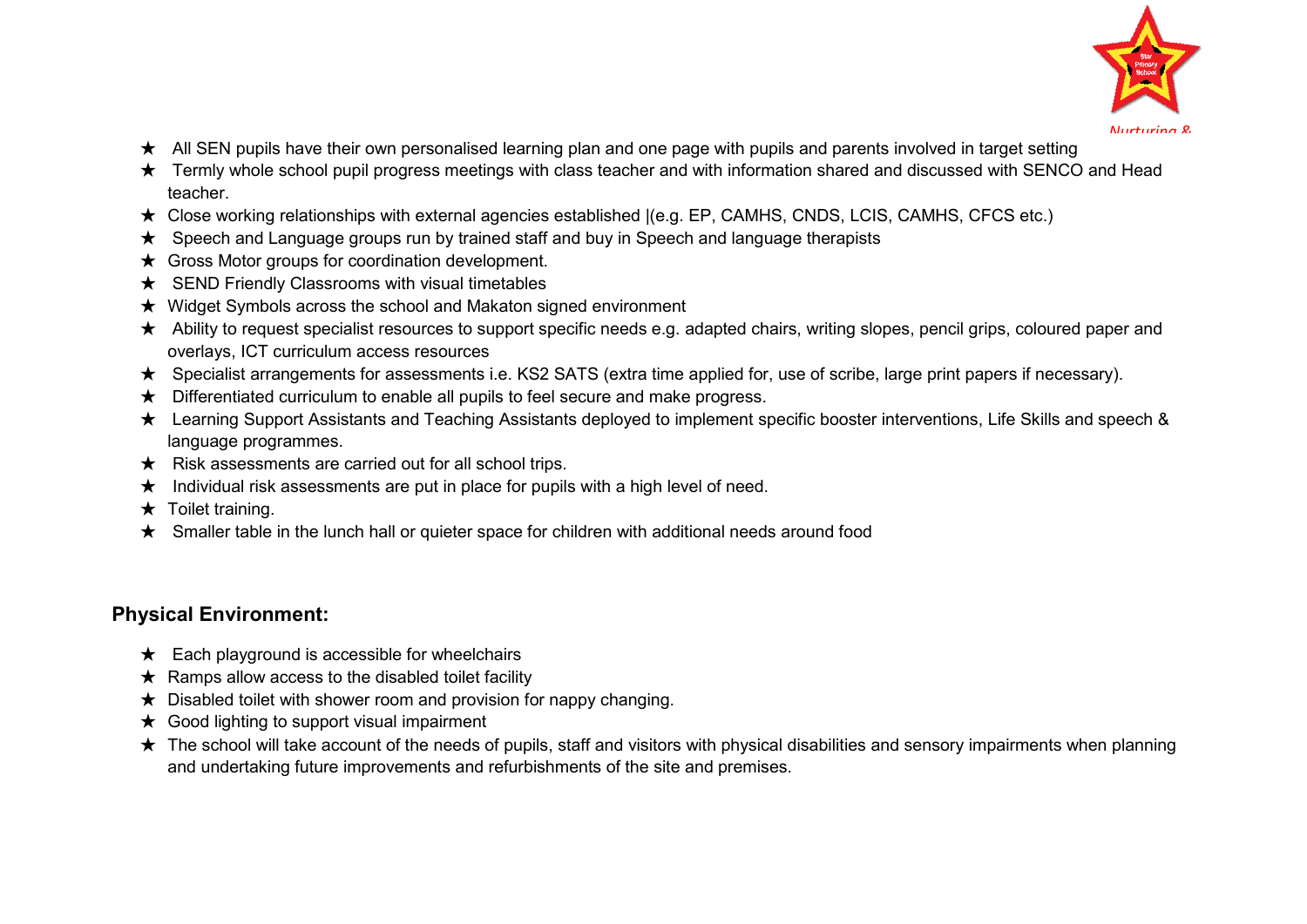

#### **Other facilities / provision, including access to information :**

- ★ 'Can do' ethos and positive approach.
- ★ Open door policy
- $\star$  Health care plans
- ★ Many staff are Epipen / Asthma trained. Key Staff are also trained in Tracheostomy, PEG and Epilepsy.
- ★ Teaching staff experienced and trained to support children with ASD
- $\star$  All staff trained on personalised learning
- ★ Staff training led by SENCo, includes training for trainee teachers and support staff
- ★ Onsite School counselling with access for students to make self referrals.
- $\star$  Letters available at request in large print.
- ★ SEN Parents coffee mornings termly when COVID restrictions allow

### **Provision of information to pupils with a disability:**

- ★ This is currently provided by review meetings, parent's evenings and meetings with external agencies as required.
- $\star$  The school has an open door policy and parents may contact the school at any time if they feel they need advice or additional information.
- ★ Parents of children with Education Health and Care Plans/Special Educational Need due to attend Star are invited to an admission meeting to discuss their child's particular needs prior to the pupil starting with us.
- ★ It is our aim to ensure that the transition of pupils with a disability to different schools including secondary schools is well-planned for.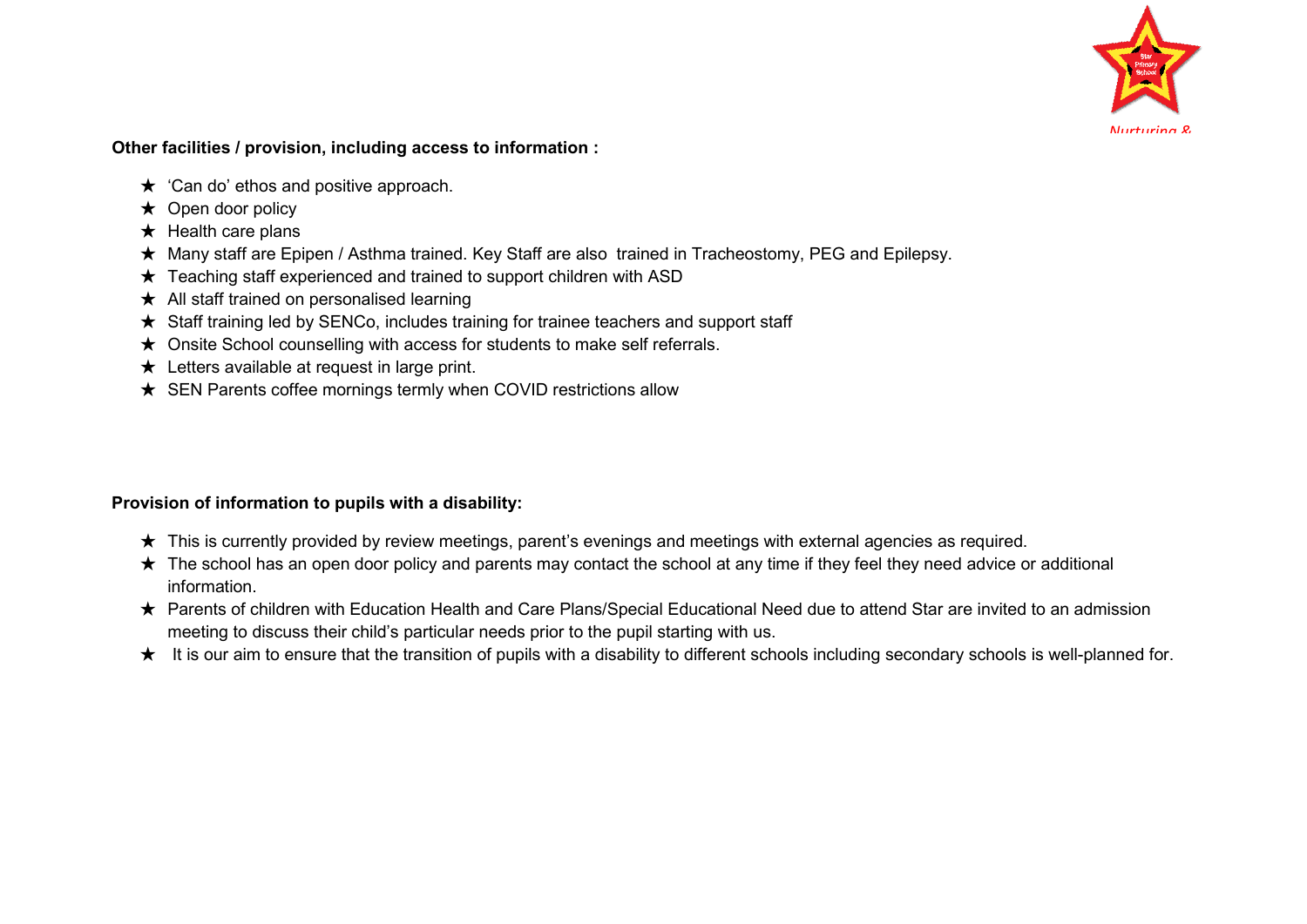

## **Targets and outcomes**

**During the academic years 2021-24 we intend to:** 

#### **Strand 1**

#### **Further ensure access for disabled pupils to the curriculum**

- Ensure the new curriculums are fully accessible to all learners
- Improve differentiation in the classroom Providing information/access to resources for new staff re inclusive practice in classroom organisation, teaching and learning strategies
- Continuing to support communication friendly classrooms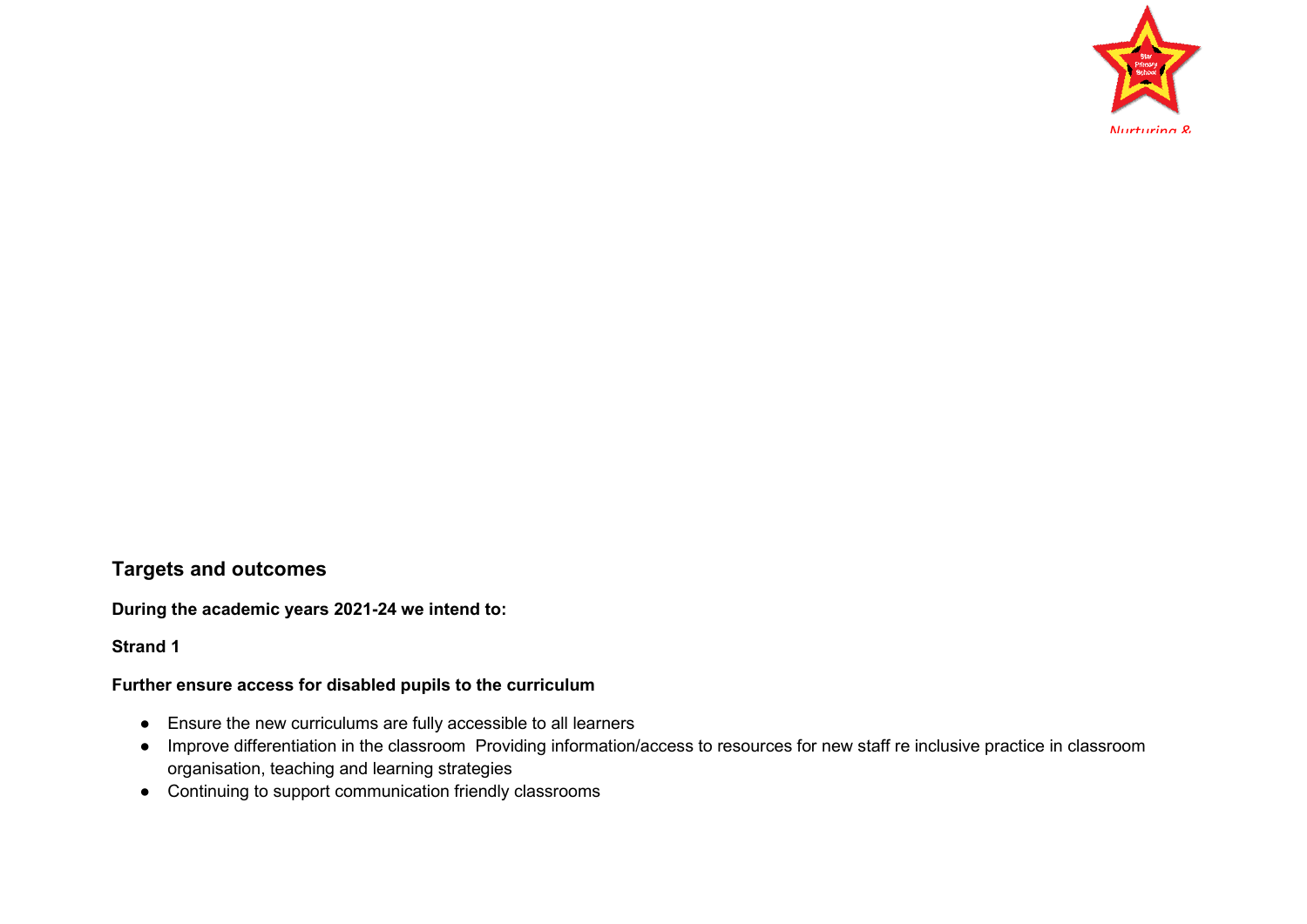

- Investment in TA training cycle to continue to raise the awareness of SEN/Disabilities
- Scrutinising progress and attainment data for pupils with SEN and Disabilities and addressing any barriers in a timely manner.
- Analysing extra-curricular provision to ensure participation for children with SEND.
- Ensuring that all staff are provided with training on disability issues.
- Expanding our knowledge of supporting children on the Autism Spectrum to reflect the numbers of children joining our school this will also enable increased participation in the curriculum.
- Improve SEN Pupil Voice
- To improve explicit tracking of SEN achievement and feeding back to teachers

### **Strand 2**

### **Improving access to the physical environment**

- Highlighting accessibility to staff purchasing decisions and refurbishment
- Maintaining access to the physical environment of the school, adding specialist facilities/physical aids as necessary

### **Strand 3**

### **Improving the delivery of written information to disabled pupils**

- Improve the delivery of written information to pupils, staff, parents and visitors with disabilities; examples might include hand-outs, timetables, newsletters etc. this information will be made available in different preferred formats
- The SEND Governor and SENCO will update the audit of accessibility annually, and keep it under review through a yearly monitoring and evaluation process.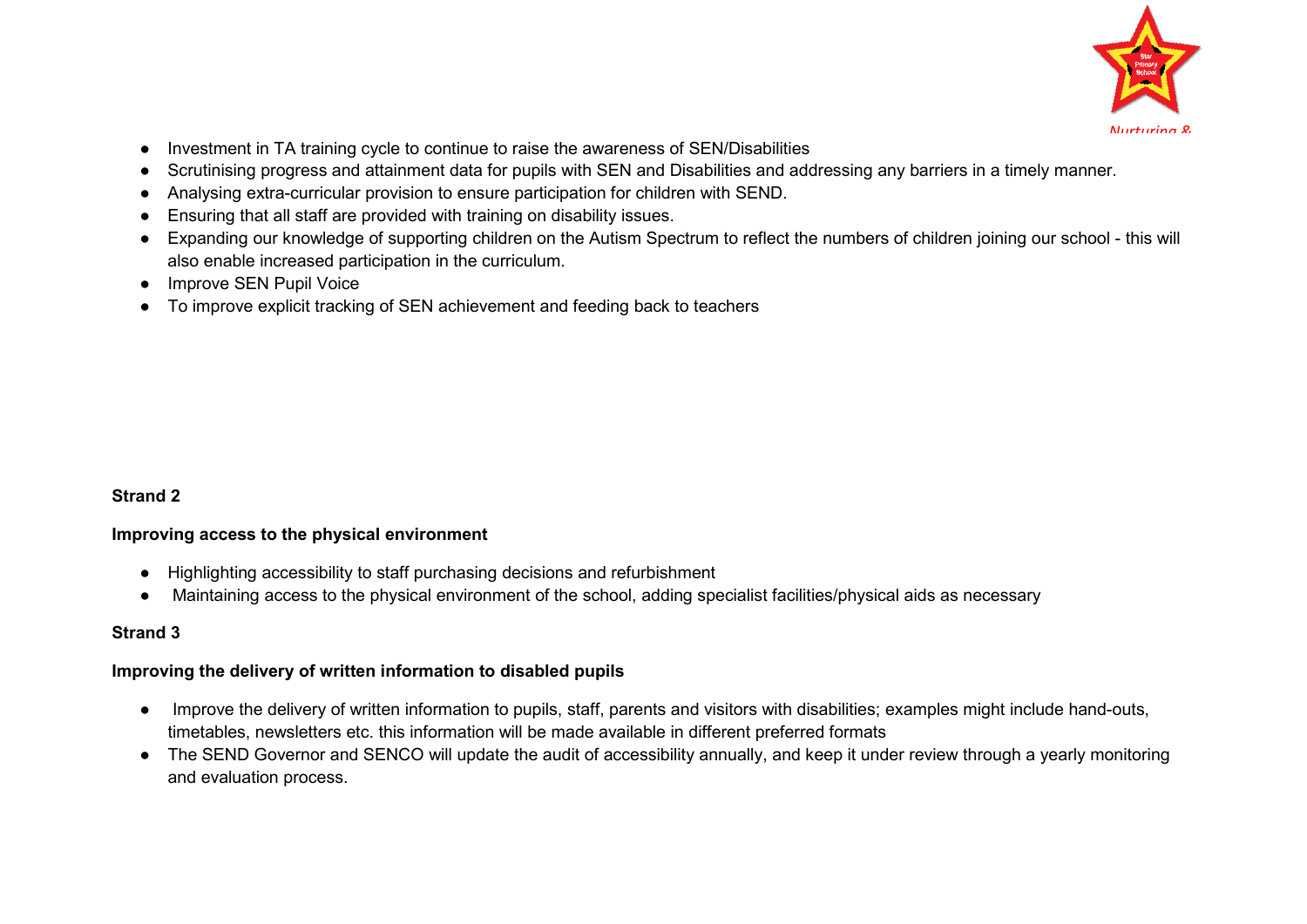

Monitoring and Evaluation

Analysis of progress and attainment data – sent to governors annually

Feedback from parents and health professionals regarding specific children SIP and self-evaluation scrutiny

Review progress annually

| <b>ACCESSIBILITY PLAN</b> | INCREASE THE EXTENT TO WHICH DISABLED PUPILS CAN PARTICIPATE IN THE SCHOOL<br><b>CURRICULUM.</b> |
|---------------------------|--------------------------------------------------------------------------------------------------|
| I STRAND 1                | <b>RAG RATED TO SHOW PROGRESS</b>                                                                |

| TARGET                    | <b>STRATEGY</b>            | <b>WHO</b>        | <b>SUCCESS CRITERIA</b>     | TIMESCALE                |
|---------------------------|----------------------------|-------------------|-----------------------------|--------------------------|
| To increase the awareness | Ensure regular TA training | SLT , AHT, SENDCo | All support staff will feel | Ongoing 2021-2024 due to |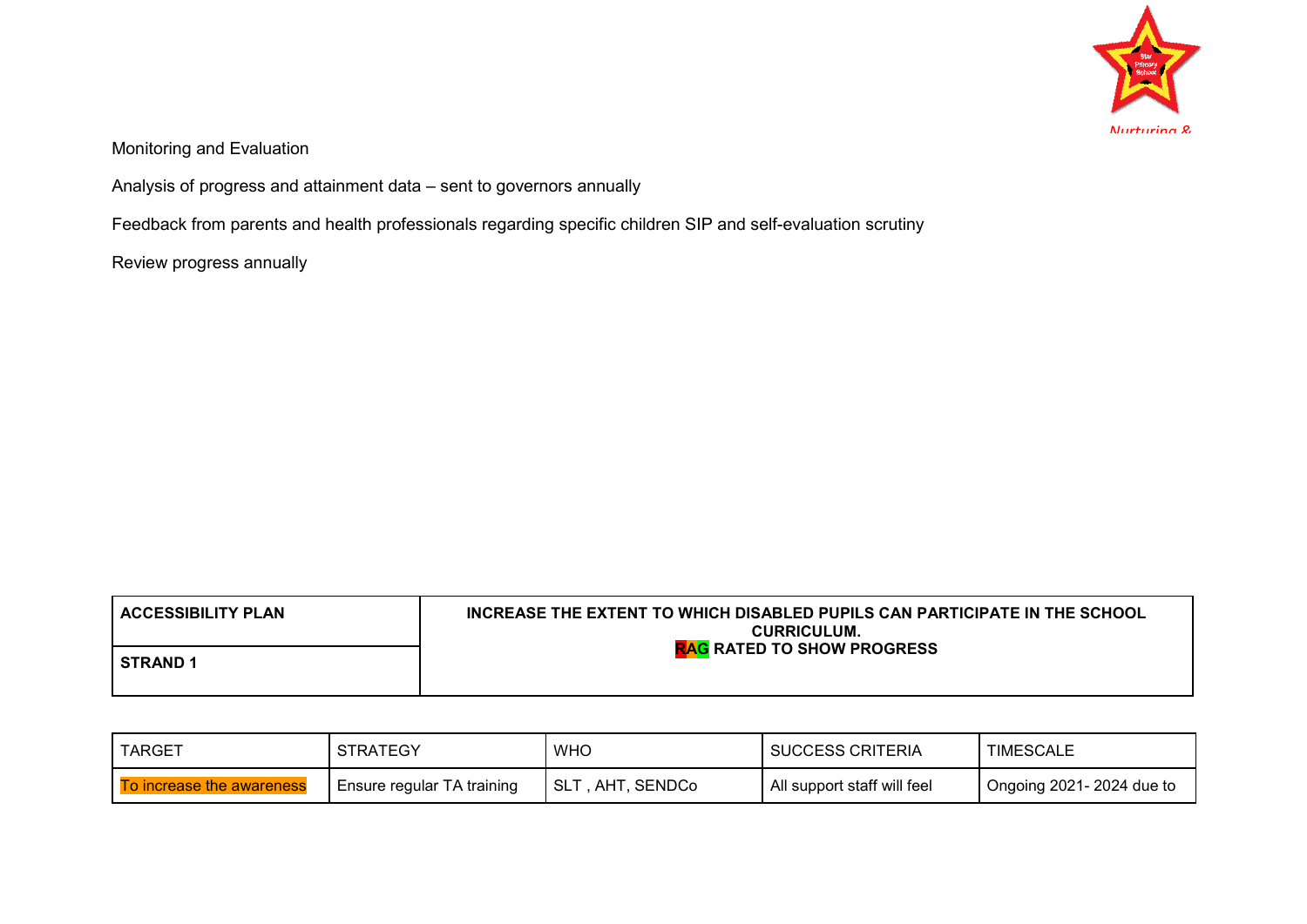

| of staff of different types of<br><b>SEN/disabilities and the best</b><br>way to support children with<br>these needs | cycle continues to raise the<br>awareness (half-termly)                                                                                                                                                                                             |                              | confident in their knowledge<br>of SEN/disabilities and will<br>feel able offer different types<br>of support strategies                                                                                       | staffing changes as well as<br>new identified and varying<br>needs.                                                         |
|-----------------------------------------------------------------------------------------------------------------------|-----------------------------------------------------------------------------------------------------------------------------------------------------------------------------------------------------------------------------------------------------|------------------------------|----------------------------------------------------------------------------------------------------------------------------------------------------------------------------------------------------------------|-----------------------------------------------------------------------------------------------------------------------------|
|                                                                                                                       | TA audit of awareness and<br>ideas to support<br>To include in SEND area on<br>a shared network (GDrive) a<br>range of strategies to<br>support pupils with a variety<br>of needs e.g. dyslexia,<br>ADHD, speech and language<br>difficulties, etc. | AHT + SENDCo<br>SLT + SENDCo | Support staff knowledge will<br>improve as evidenced by the<br>audit follow up                                                                                                                                 | Ongoing every term during<br>lesson walks and<br>observations as well as<br>audits of targeted<br>interventions.            |
|                                                                                                                       | To ensure all LSAs access<br>appropriate training on ASD<br>support from external<br>agencies as necessary                                                                                                                                          | <b>SLT</b>                   | Evidence of training<br>collected                                                                                                                                                                              | Ongoing due to staffing<br>changes and updated<br>training.                                                                 |
|                                                                                                                       | To further improve teaching<br>and learning adaptations in<br>the classroom so that the<br>needs of all students are fully<br>met                                                                                                                   | <b>SLT</b>                   | Continue to develop whole<br>school training to promote<br>differentiation.<br>Focus on differentiation for<br>lesson observations and<br>learning walks<br>Focus on the use of<br>classroom additional adults | Ongoing and completed<br>every Term as part of<br>Learning walks and Book<br>Monitoring cycles and SEND<br>review meetings. |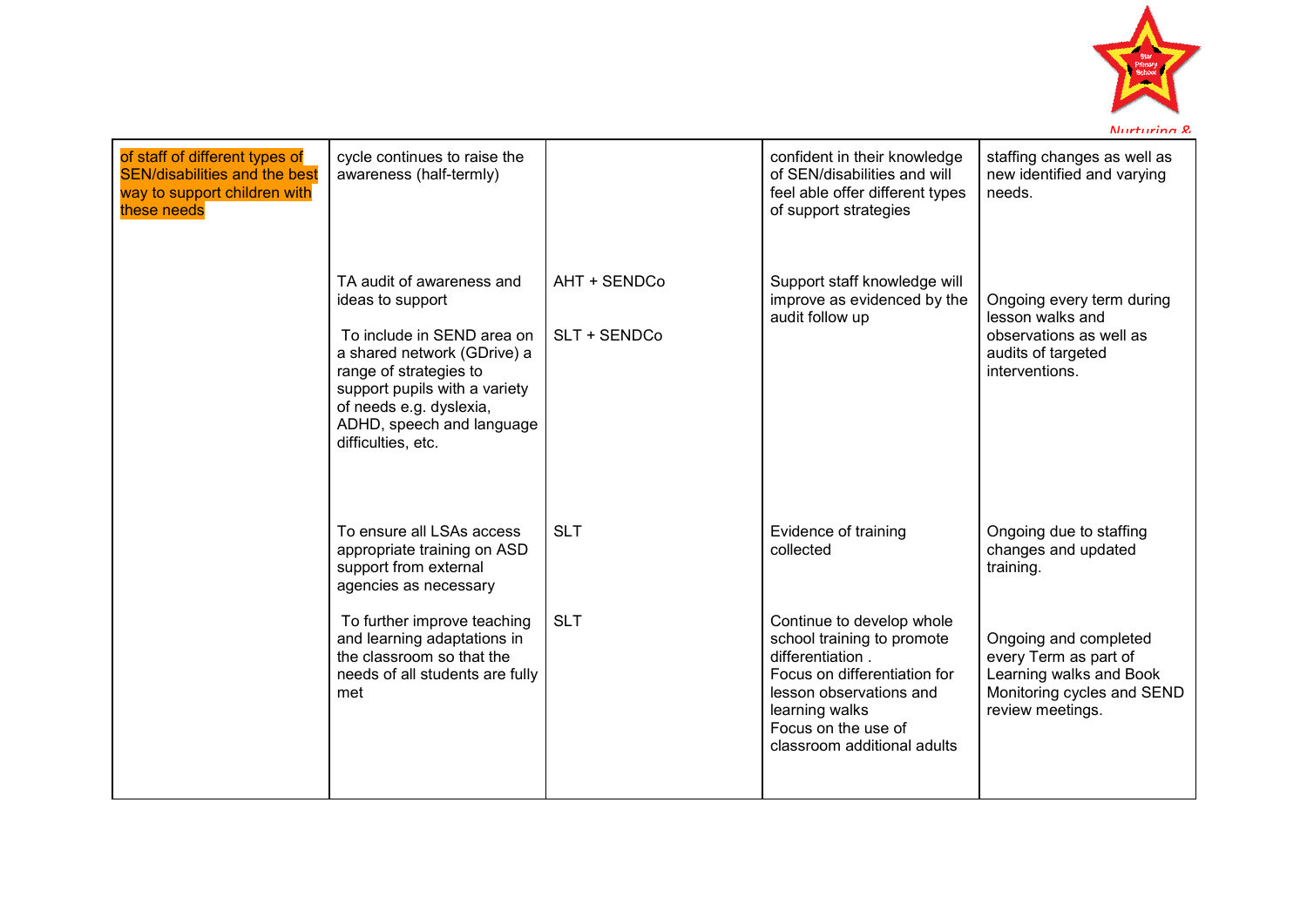

| To improve explicit tracking<br>of SEN achievement and<br>feeding back to teachers     | To ensure children with a<br>EHCP or working below Y1<br>NC are monitored and<br>tracked on Primary Steps/<br>PKS standard on Connecting<br>Steps V5.<br>Pupils with a diagnosis of<br>Autism or on the ASD<br>pathway are tracked and<br>monitored using the new<br>"Autism Progress' tracker on<br>Connecting Steps V5.<br>To analyse class provision<br>maps half termly to ensure<br>SEN children are getting the<br>extra support they need | SLT + SENDCo                                                                      | Connecting Steps V5 tracker<br>established and training and<br>logins provided for easy<br>access for teachers.<br>Class provision maps<br>updated half-termly and<br>scrutinised by SENCO and<br><b>SLT</b> | Ongoing-Termly. |
|----------------------------------------------------------------------------------------|--------------------------------------------------------------------------------------------------------------------------------------------------------------------------------------------------------------------------------------------------------------------------------------------------------------------------------------------------------------------------------------------------------------------------------------------------|-----------------------------------------------------------------------------------|--------------------------------------------------------------------------------------------------------------------------------------------------------------------------------------------------------------|-----------------|
| To review patterns of<br>participation in after school<br>clubs for children with SEND | Analysing extended school<br>provision to ensure<br>participation for children with<br>SEND in Rainbow club, after<br>school clubs and Tutoring.                                                                                                                                                                                                                                                                                                 | AHT, SENDCO and member<br>of staff responsible for extra-<br>curricular provision | Report shows that children<br>with SEN are well-<br>represented in after school<br>provision                                                                                                                 | Termly          |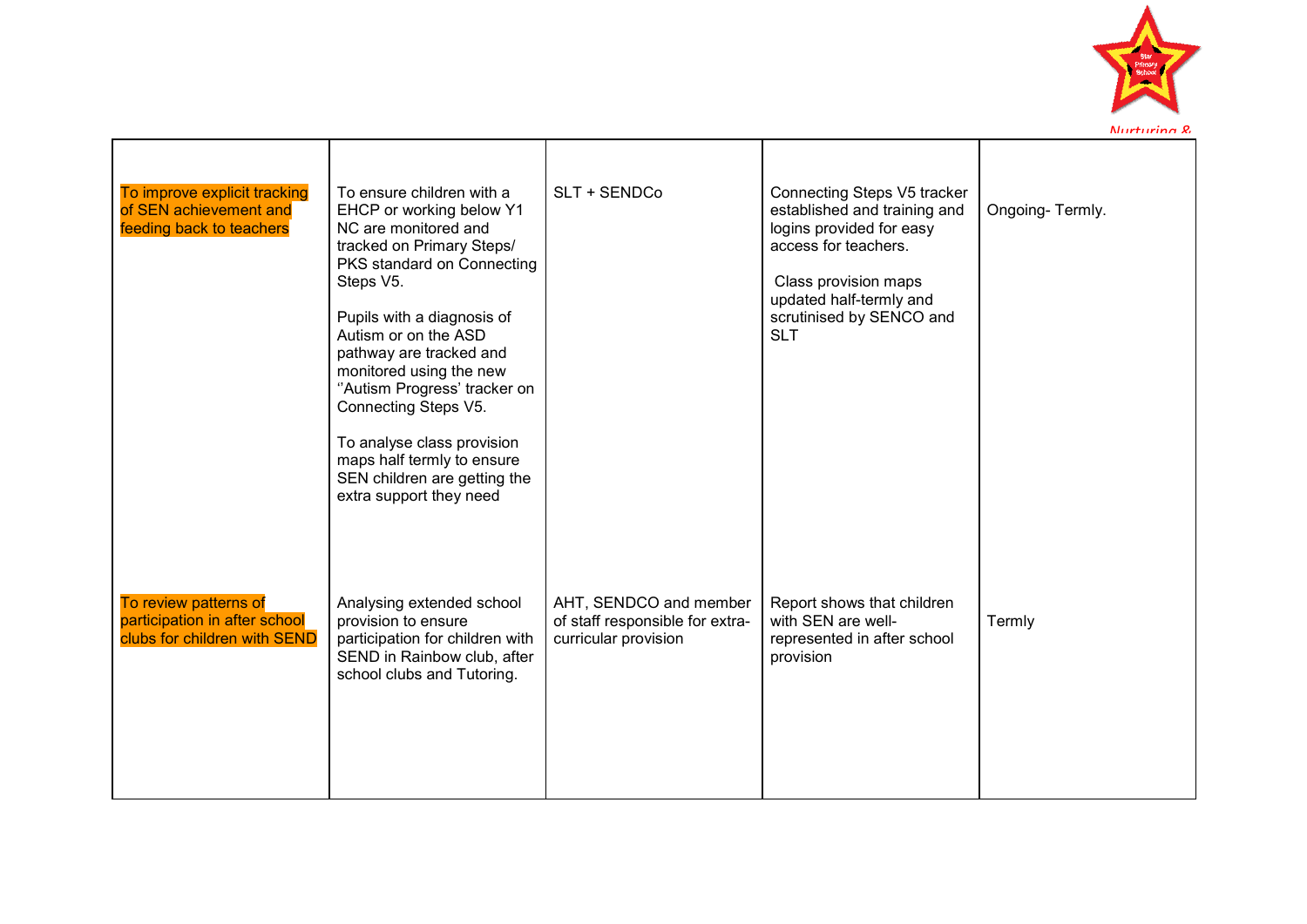

| To ensure we hear the pupil<br>voice of those children with<br><b>SEN/disabilities</b> | To include all pupils with<br>SEN in the termly review of<br>their Learning Plans and well<br>as in their EHCP Annual<br>Reviews to share their views.<br>To use 'Coreboards' and<br>'talking mats' to enable all<br>pupils to participate<br>For all pupils with SEND to | AHT and SENDCo | Pupils with disabilities feel<br>that they are being heard<br>and have a say in their<br>support and provision.<br>Reviewed on a termly basis<br>with pupils, families and<br>relevant staff. | Termly |
|----------------------------------------------------------------------------------------|---------------------------------------------------------------------------------------------------------------------------------------------------------------------------------------------------------------------------------------------------------------------------|----------------|-----------------------------------------------------------------------------------------------------------------------------------------------------------------------------------------------|--------|
|                                                                                        | have a transition booklet<br>when they move to a new<br>class and weekly transition<br>support in the Summer<br>Term.                                                                                                                                                     |                |                                                                                                                                                                                               |        |

| <b>ACCESSIBILITY PLAN</b> | <b>IMPROVING THE PHYSICAL ENVIRONMENT</b> |
|---------------------------|-------------------------------------------|
| <b>STRAND 2</b>           |                                           |

| <b>TARGET</b>                                                                                | <b>STRATEGY</b>                                                                                                        | <b>WHO</b> | <b>SUCCESS CRITERIA</b>                                                                           | TIMESCALE               |
|----------------------------------------------------------------------------------------------|------------------------------------------------------------------------------------------------------------------------|------------|---------------------------------------------------------------------------------------------------|-------------------------|
| <b>Maintaining access to the</b><br>physical environment of the<br>school, adding specialist | Walkways around the school   Premises staff and SLT<br>are kept clear of hazards and<br>the site will clearly signpost |            | For all pupils and staff to be<br>able to move around outside<br>I the building easily and safely | Spring 2022 and ongoing |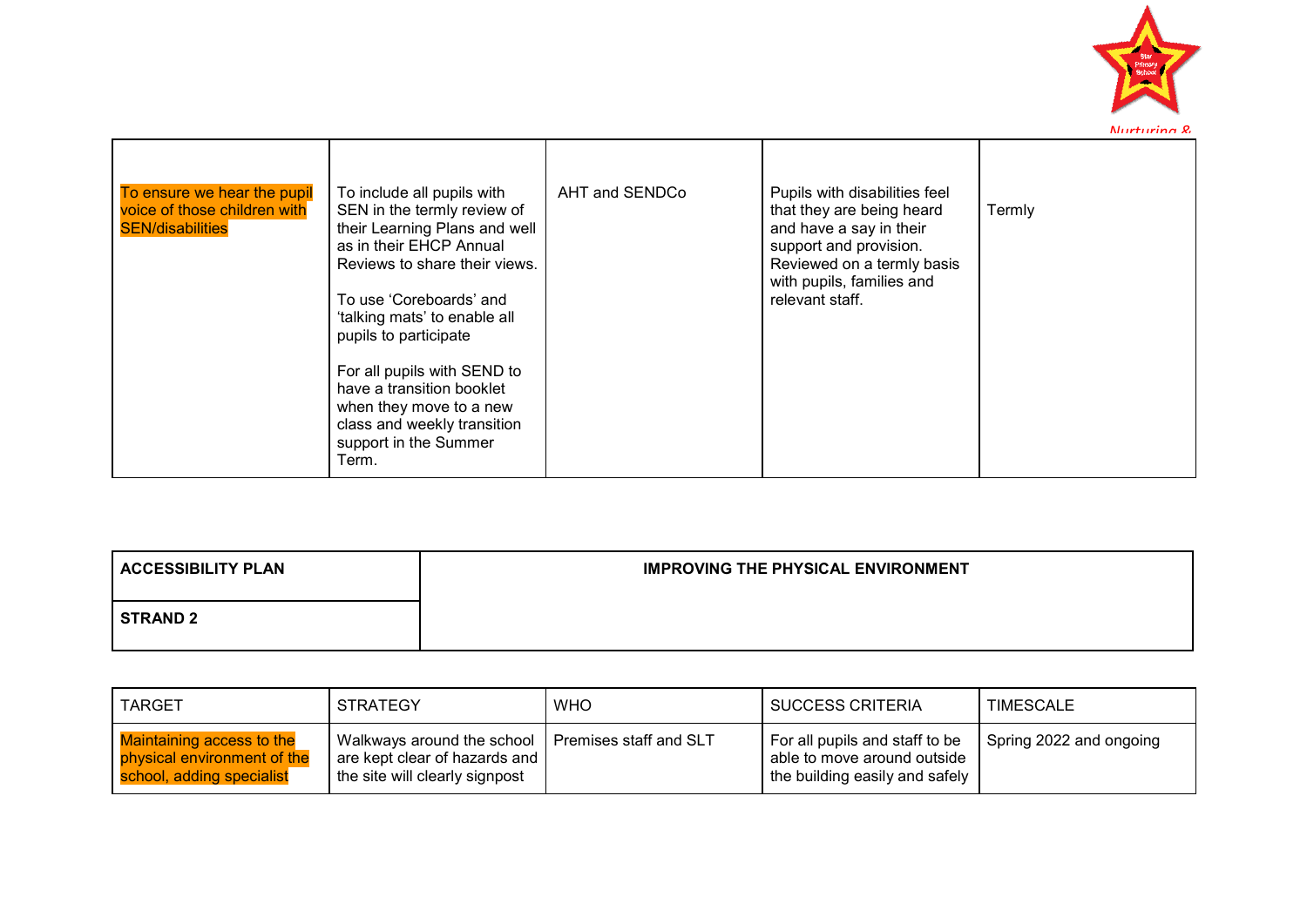

| facilities/physical aids as<br>necessary | visitors and parents to where<br>they need to be.                                                                                                                                    |                                         |                                                                                                                                        |                         |
|------------------------------------------|--------------------------------------------------------------------------------------------------------------------------------------------------------------------------------------|-----------------------------------------|----------------------------------------------------------------------------------------------------------------------------------------|-------------------------|
|                                          | Headteacher (SLT) and<br>governors along with<br>premises staff to walk<br>around the school site to see<br>how it would look like to a<br>visitor / new parent arriving<br>on site. | SLT and governors and<br>premises staff | Clear, well displayed signage<br>is available and the school is<br>accessible for all.<br>The school looks well-cared<br>for and smart | Spring 2022 and ongoing |
|                                          | Look at improving signage<br>on different rooms, offices<br>and toilets, Zones of<br>Regulation and including<br>arrows to show direction or<br>other visual pictorial aides.)       |                                         |                                                                                                                                        |                         |

| <b>ACCESSIBILITY PLAN</b> | <b>IMPROVING THE DELIVERY OF INFORMATION TO DISABLED PUPILS</b> |
|---------------------------|-----------------------------------------------------------------|
| <b>STRAND 3</b>           |                                                                 |

| <b>TARGET</b> | יים-<br>. ت | <b>WHC</b> | . ור<br>$\sim$ $\sim$<br><b>AA</b><br>ERIA<br>. | TIME<br>OUALE |
|---------------|-------------|------------|-------------------------------------------------|---------------|
|---------------|-------------|------------|-------------------------------------------------|---------------|